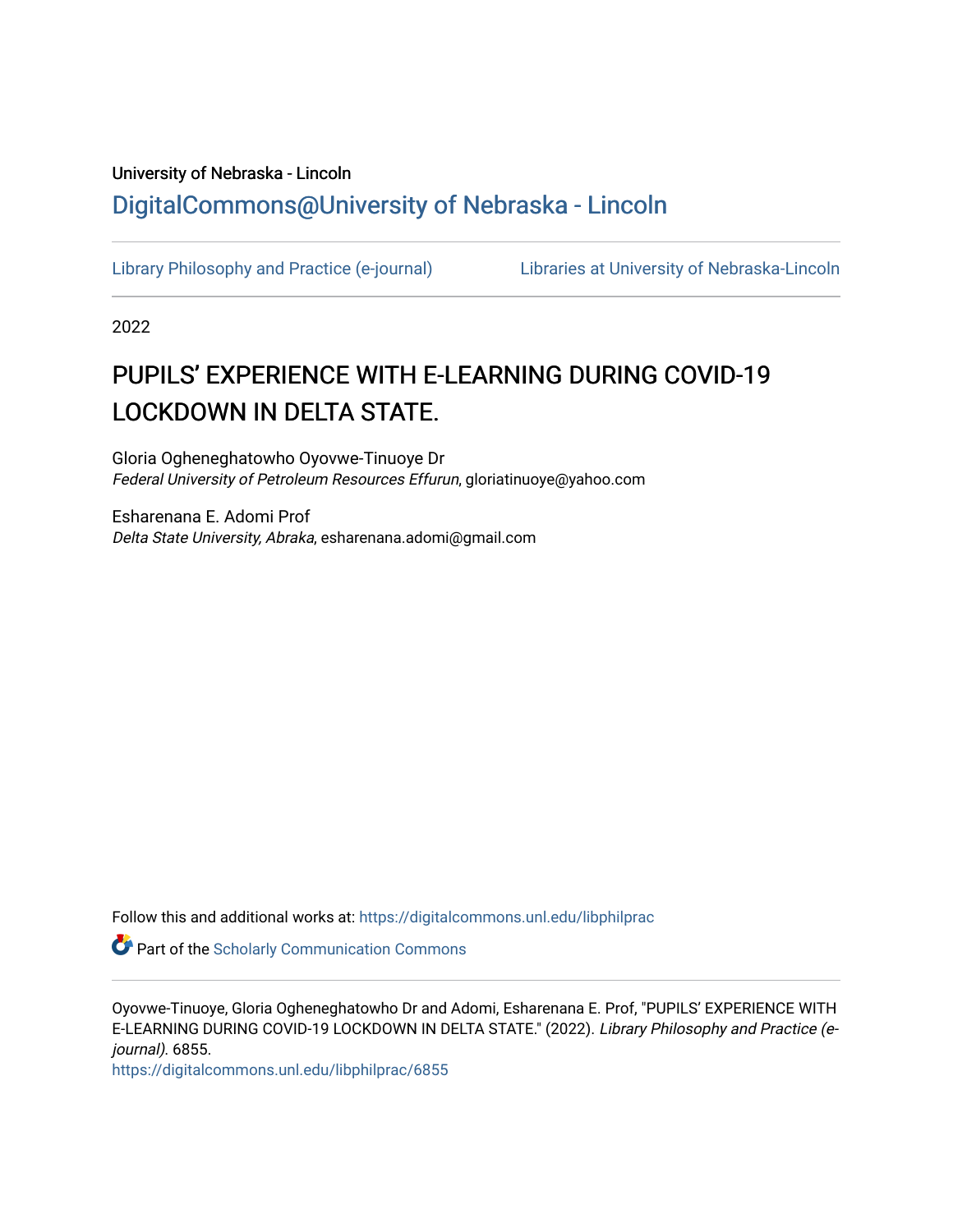#### **Abstract**

 This study examined pupils' experience with e-learning during COVID-19 lockdown in Delta State. The study adopted a descriptive survey research design with five (5) research objectives of the study. The questionnaire was constructed after consultation of related literature to ensure that relevant items were included in it. A self-constructed questionnaire entitled "Pupils Experience with E-Learning during COVID- 19 Lockdown Questionnaire (PEELDC19LQ) was designed by the researchers. The population of the study comprised of all pupils in Delta State who participated in e-learning to meet up with the third curriculum and eventually used for promotion for the next class. The researchers used the purposive sampling technique in selecting the sample for the study because of easy accessibility to respondents and schools that participated in e-learning during the lockdown. The questionnaire was administered face to face to pupils in Delta State with the support of six research assistants who were trained on how to distribute the questionnaires to the respondents. Out of the 750 copies of the questionnaire distributed to pupils in Delta State, 703 usable copies (that is, a response rate of 93%).The data collected were analysed using percentages and presented in tables. The findings revealed that International Unity School Edjeba, Edjeba Estate School Edjeba, Alvina High School Effurun, Mother of Redeemer Catholic School, Effurun, Nehemiah International School Okuokoko, James Welch Grammar School, Emevor and St. Theresa Girls Grammar School Ughelli in Delta State participated in e-learning during COVID- 19 lockdown.

 The study further reveals that WhatsApp was dominated by schools for e-learning, the majority of participants used their Mothers' phones, video lectures were mostly used so that participants can learn at their free time, pupils were going to school to submit received materials to their teachers for assessment. Finally, the majority of the respondents have problems associated with slow internet signals and the high cost of data. The study recommended that the Federal government of Nigeria should ensure that they liaise with organisations in charge of various networks how to ensure that they boast their signal transmission and how to reduce tariffs during the lockdown era.

**Keywords:** Pupils experience, e-learning, COVID-19, lockdown, Delta State, Nigeria.

#### **Introduction**

 The year 2020 witnessed a global lockdown due to the pandemic of COVID- 19 in which schools, churches, offices, hotels, clubs, airports among others were shut down. Accordingly, Yechezkel et al (2021) asserted that due to the outbreak of the pandemic, there were bans on large gathering, nonessential business, closure of schools and universities, international and domestic mobility restrictions, physical isolation, total lockdowns of regions and countries. After millions of cases and hundreds of thousands of dead (Johns Hopkins University, 2020), extraordinary strains on health care and medical personnel, national lockdowns, and economic fallouts unseen since the Great Depression of the 1930s, the world has yet to see a viable global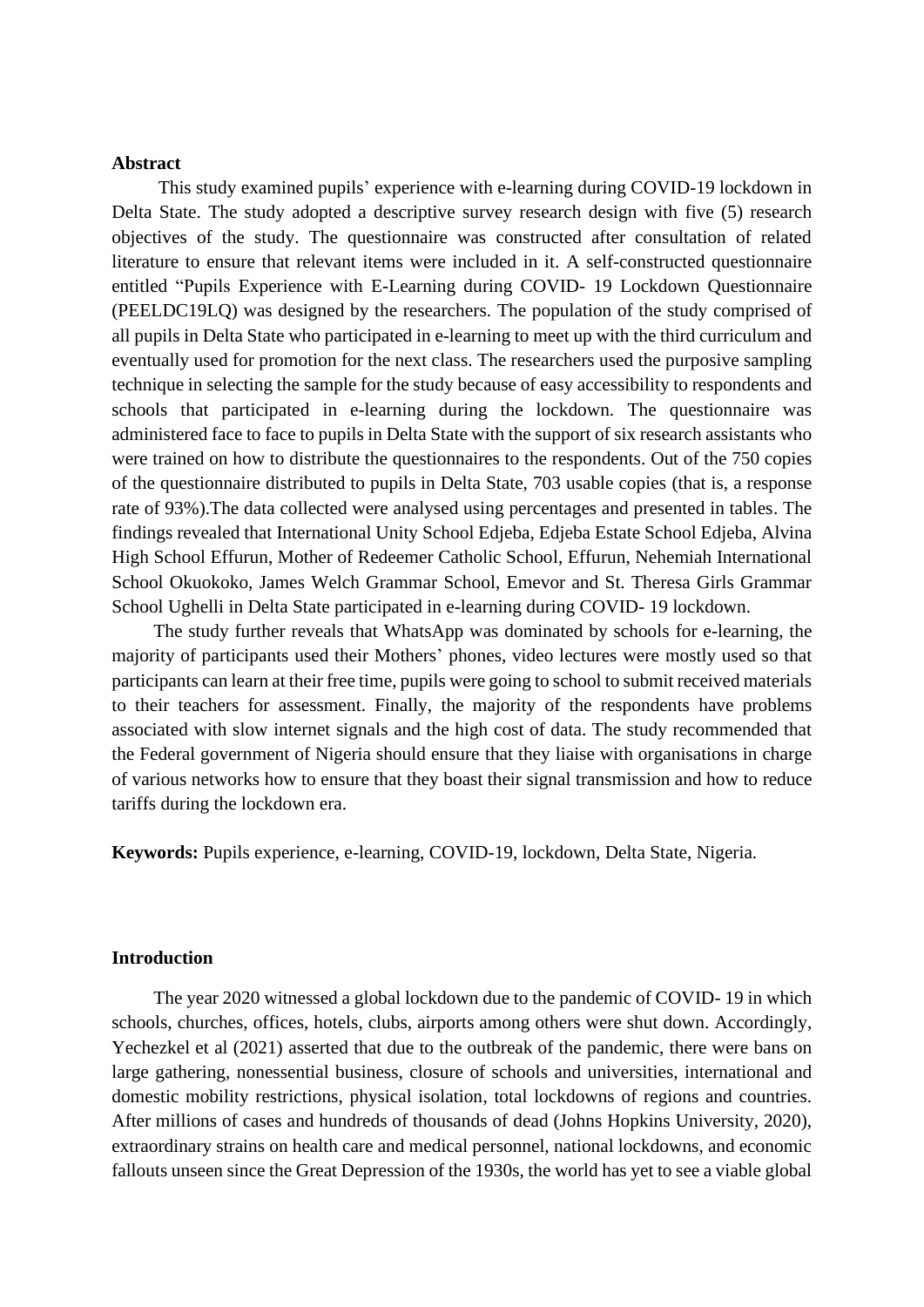strategy. Okonjo-Iweala (2020) asserted that for developing countries lacking production capabilities, the discovery of a cure or a vaccine is only the first step in a potentially long and difficult process to secure the quantities they need. So the both the federal and state governments of Nigeria issued isolation to all her citizenry to curtail the spread. Pupils were asked to remain home to curtail and eliminate community transmission of the virus until further notice. Kim (2020) stated that in March of 2020 most states in the USA had to close all schools due to coronavirus (COVID-19) in which classes were moved online and remained closed for the rest of the academic year. Thus, the pandemic brought the need for e-learning to fill the gap of pupils' and teachers' content in the physical school environment.

 Yates et al (2020) stated that we need to know how to serve students better during such disruptions, and what we learn from the COVID-19 situation could inform schooling in the future. Hodges et al. (2020) asserted that the situation created by COVID-19 has been proposed as 'emergency remote teaching' to distinguish it from high-quality online education. According to Kharve and Gogia (2016), e-learning is a process of learning by electronic means which involves the use of computers, mobile phones or other electronic devices and accessing the internet. E-learning is an educational process which takes place over the internet, social media among others. Kim (2020);Singh and Thurman (2019); Yilmaz (2019) asserted that it is a form of distance education to provide learning experiences for pupils, students, both children and adults, to access education from remote locations or geographical distance or who, for various reasons, cannot attend a school, vocational college, or university with the use of digital technologies. Digital technologies have been introduced into schooling and are changing the context of teaching and learning with increasing access to devices, the internet, online learning environment and collaboration tools (Selwyn et al., [2017\)](https://www.tandfonline.com/doi/full/10.1080/1475939X.2020.1854337) resulting in varying degrees of integration or infusion of digital technology within schooling systems (Starkey, [2020\)](https://www.tandfonline.com/doi/full/10.1080/1475939X.2020.1854337).

 Moreover, e-learning can be a convenient means for communicating among participants as well as instructors because participants do not have to meet in person (Kim, 2020). Elearning experiences through distance education can be either asynchronous or synchronous (Kim,2020).Asynchronous learning occurs when a pupil chooses his/her own time for participation in learning through different media tools such as e-mail, WhatsApp, YouTube or discussion boards. Pupils can log-in to communicate and complete activities at times of their own choosing and learn at their own pace. In contrast, Hrastinski (2008) stated that synchronous learning activities occur through live video and/or audio conferencing with immediate feedback. Anderson (2011) asserted that most pupils enjoy the freedom to choose the time and pace of study in e- learning. Collaborative interaction with the e-learning environment helped enhance peer sharing (Fontanillas et al, 2016). Rasmitadila et al (2020) asserted that online classes will be successful only if internet facility is provided to all by making it equitable and affordable.

 Delta State is an oil producing state in Nigeria, where the majority of the oil companies in Southern Nigeria are located and has its state capital at Asaba with twenty –one local government's Area. The major populated places in Delta State are as follows: Abraka, Agbara-Otor, Agbarho, Aladja, Bomadi, Burutu, Egini, Eku, Forcados, Koko, Obiaruku, Ogbe-Ijo, Ogwashi-Uku, Orerokpe, Orhuwhorun, Osubi, Otor- Udu, Ozoro, Patani, Sapele, Ughelli, Warri among others (Wikipedia,2020). The pandemic issue has made most primary and postprimary schools in Delta State to get alternative means on how to impact knowledge to pupils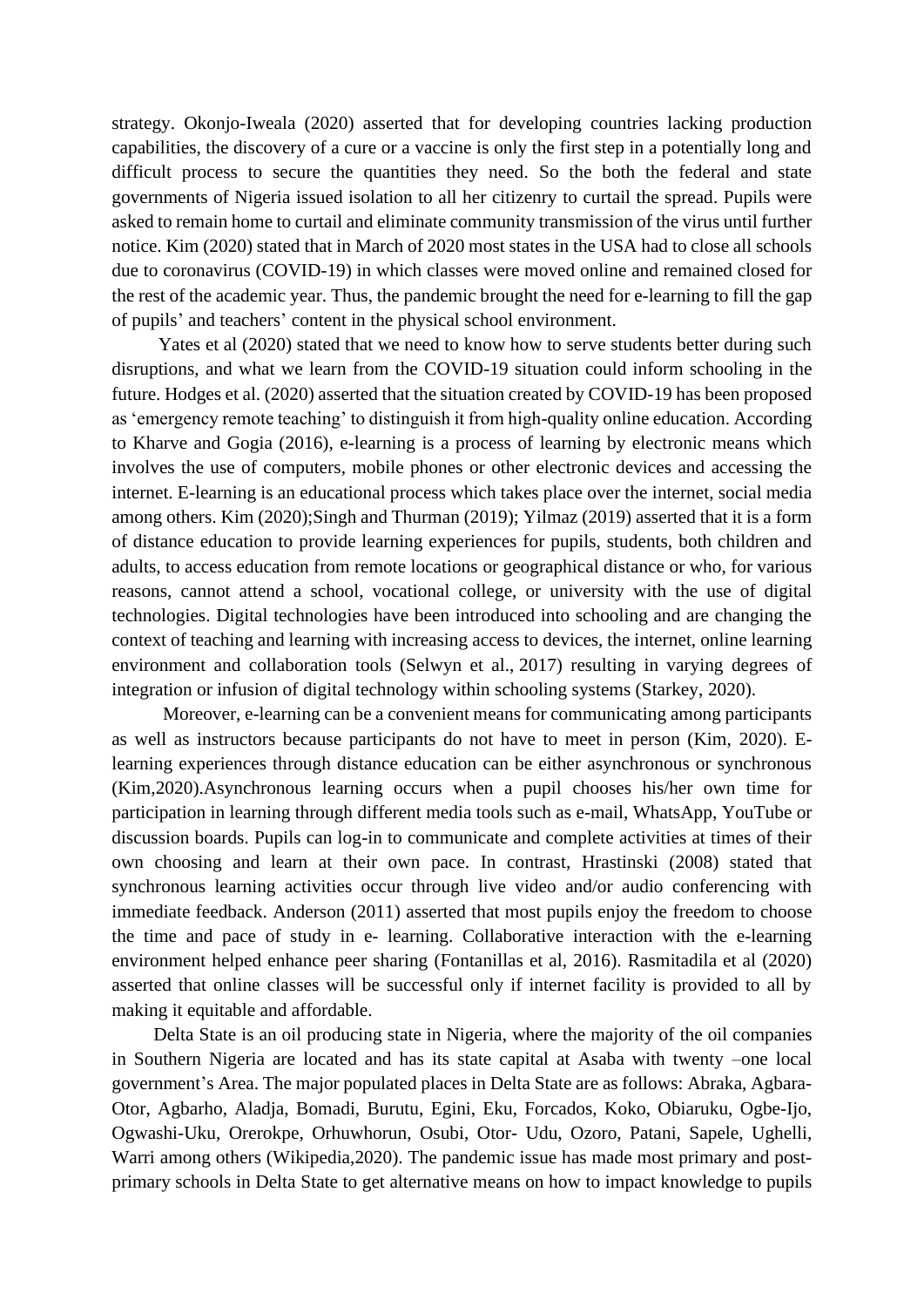in order to facilitate learning environment during the COVID-19 period because pupils and teachers in practicum courses also had to discontinue teaching in schools. Starkey (2020) opined that e- learning has created a range of practices from schools that have infused digital technologies across aspects of teacher professional practice, to others where access is limited. Kim (2020) asserted that it does not depend on being in the same physical location and can thus increase participation rates.

 In light of the foregoing, this study will focus on pupils' experience with e-learning during COVID-19 lockdown in Delta State, Nigeria. There have been several studies that have focused on COVID-19; however, none has been done on pupils' experience with e-learning during COVID-19 lockdown in Delta State, Nigeria. This study is intended to fill this research gap.

#### **Statement of the problem**

 Access to learning among pupils' is important in this time of the outbreak of disease especially with this current pandemic. Pupils need to have access to learning during this pandemic period to keep abreast of their curriculum and not to lose any term or session. However, the lockdown imposed globally to stem the spread of the virus may affect access to learning on pupils' and teachers' context. Learning among pupils' in Delta State is tied to the development and general wellbeing of her citizenry. Adequate learning curbs illiteracy and ignorant in our society and learning during COVID- 19 requires technological gadgets. The question is: Do the pupils' in Delta State participated in e-learning during COVID-19 lockdown. This study was intended to address this issue.

## **Purpose of the study**

The purpose of the study was to examine the pupils' experience with e-learning during COVID-19 lockdown in Delta State, Nigeria.

## **Objectives**

The core objective of the study is to explore pupils' experience with e-learning during COVID-19 lockdown in Delta State, Nigeria. The precise objectives are to:

- 1. identify the media in which the pupils' participate in e-learning during COVID-19 lockdown;
- 2. find out the gadgets they use to participate in e-learning during COVID-19 lockdown;
- 3. find out the learning materials they received from their teachers in e-learning during COVID-19 lockdown;
- 4. identify the format of materials through which they received learning from their teachers' during COVID-19 lockdown;
- 5. find out how they respond to teachers' assignments/seek explanations for the lessons they are not cleared with e-learning during COVID-19 lockdown; and
- 6. find out what constitutes barriers to e-learning during COVID-19 lockdown.

## **Literature review**

**Media In Which The Pupils' Participate In E-Learning During COVID-19 Lockdown**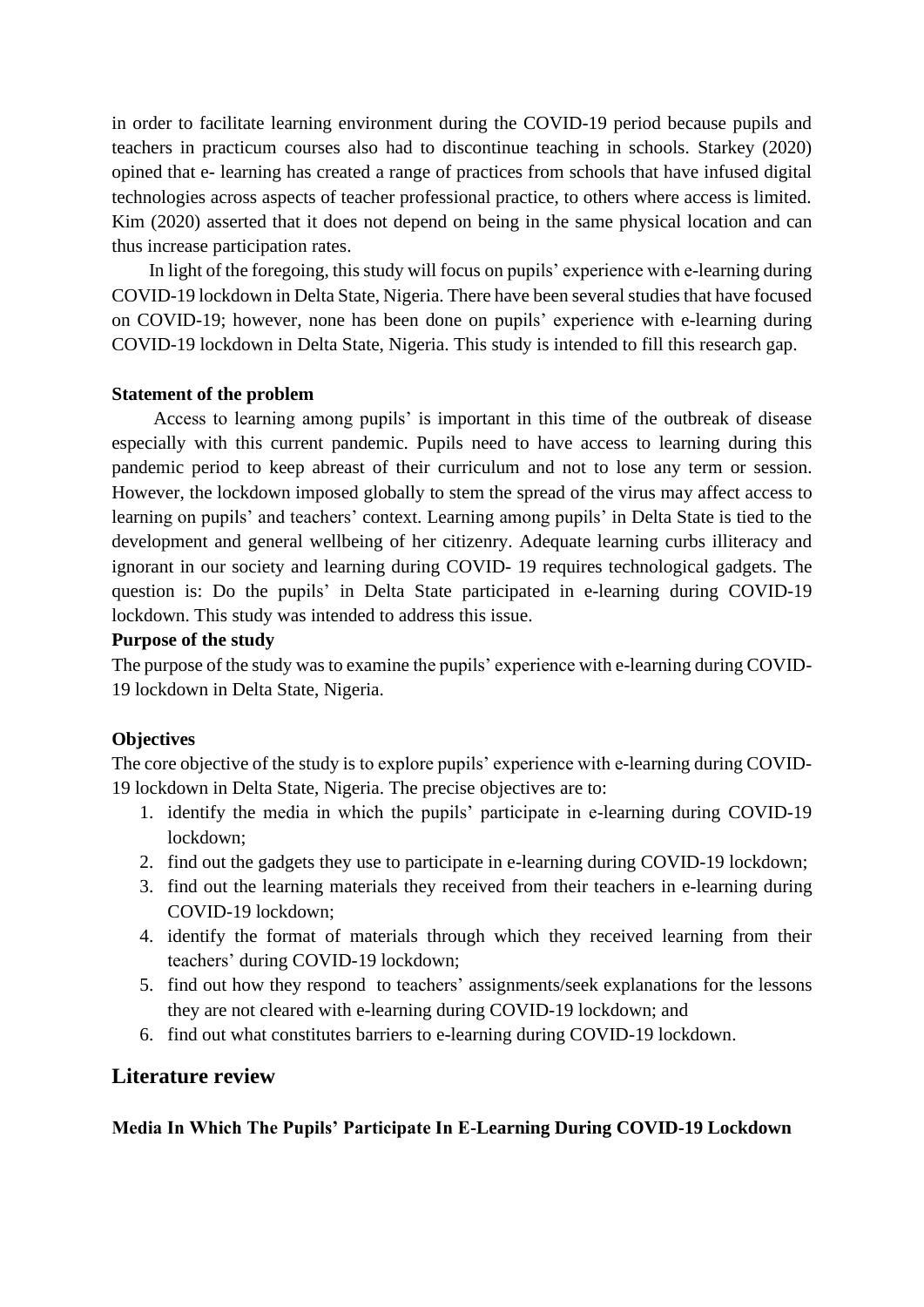There are various media that pupils used to participate in e- learning during COVID-19 lockdown these include WhatsApp, Zoom, Facebook, Instagram, Google, Webinars, YouTube Edmodo among others. Muthuprasad et al (2021) examined Students' perception and preference for online education in India during COVID -19 pandemic. Their finding reveals that the majority of the respondents (62%) agreed that WhatsApp was the best way to communicate class updates. In the same vein Fontanillas, Carbonell and Catasus (2016) asserted that the use of technological applications such as WhatsApp, Webinars, Youtube, Facebook among others will enable schools to establish the active process of e-learning. Yakes et al (2020) asserted that digital technologies were used as a representation of authentic experiences in which a virtual frog dissection for biology, using Zoom for a debate and using the computer camera to set the stage size for a solo drama performance. Yang and Durrington (2010) examined [students' perceptions of online course quality.](https://www.learntechlib.org/primary/p/29460/) They discovered that group discussion, criticism from lecturers, scheme of course work and support from fellow students were the deciding features that led to the student's conclusion of online learning.

#### **Gadgets That Use To Participate In E-Learning During COVID-19 Lockdown**

 There are several means through which pupils participate in the e-learning during COVID -19 these include phones, tablets, laptops among others. Khan et al **(**2021) asserted that the majority of the students (86%) use mobile phones for taking online classes. Similarly, Rasmitadila et al (2020) asserted that the availability of learning facilities such as mobile phones/laptops and Internet data quotas from parents is crucial in the implementation of elearning. Kearney et al. (2012) asserted that students were using mobile devices such as smartphones, tablets and laptops for e- learning which provides three pedagogical characteristics that influence learners' experiences when using such devices: personalisation, authenticity and collaboration. Chea et al (2020) are of the opinion that smartphones enable students to access lessons and learning materials, complete assignments, and take exams. Similarly, Yakes et al (2020) stated that COVID-19 pushed New Zealand students into learning through digital devices. Asoro and Osunade (2020) examined attitudes of Nigerian students to e- Learning during the COVID-19 Pandemic. Their finding reveals that smartphone has enabled respondents to connect to resources using services reserved for the computer system.

## **Format Of Materials Through Which They Receive Learning From Their Teachers' During COVID-19 Lockdown**

 There are several formats through which pupils received learning materials from their teachers during COVID-19 lockdown these include recorded voice teaching, recorded video teaching, teachers' handwritten notes/assignments, typed lecture notes/assignments, plain social media, pictorial/images among others. Kim (2020) asserted that they are different functions and tools of many video communication platforms which children's can benefit elearning when teachers use them appropriately. Rasmitadila et al (2020) asserted that some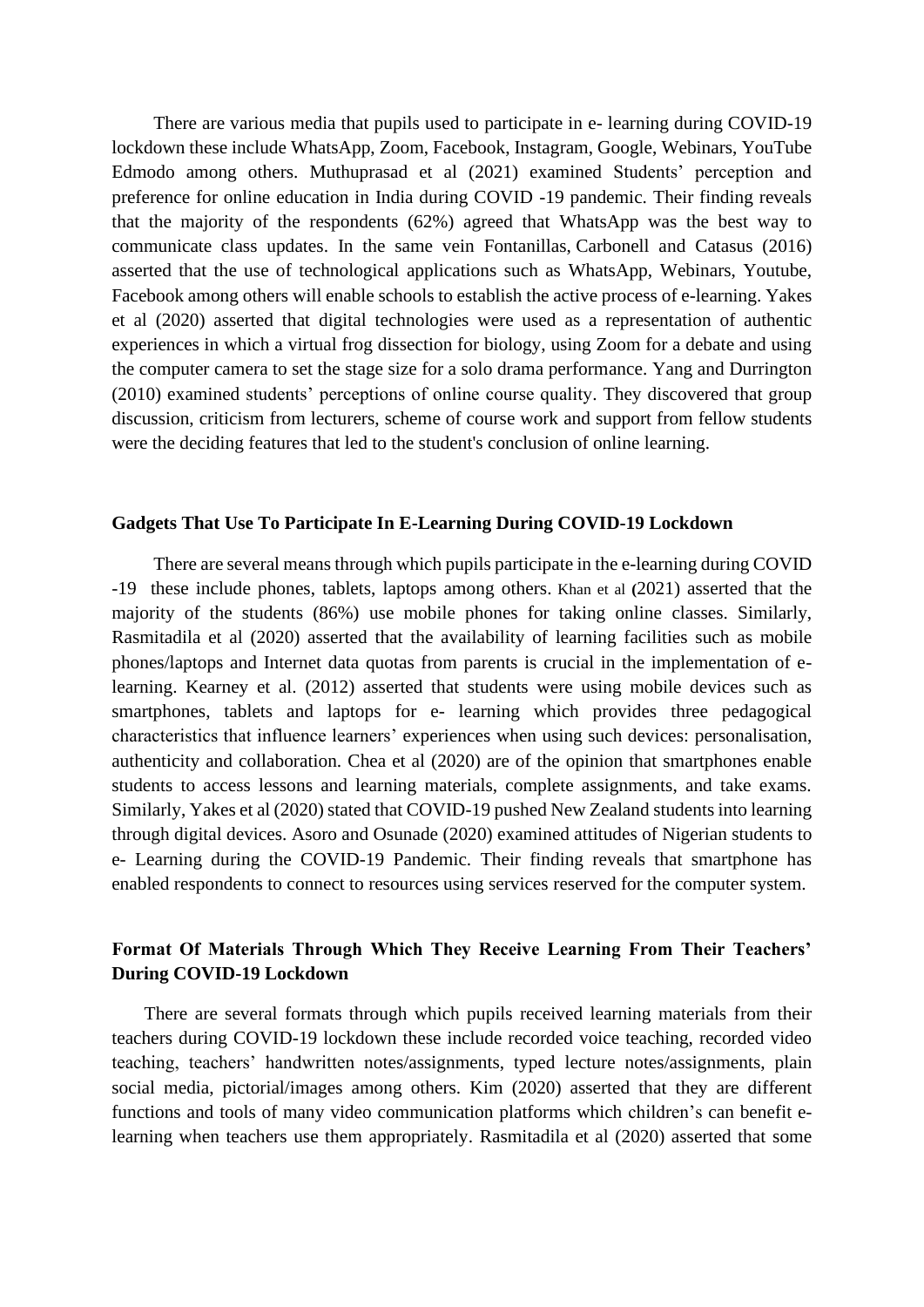teachers said that instructional videos were one of the most accessible media to use because the teacher already had time, and students could easily understand the subject matter.

## **How They Respond To Teachers' assignments/Seek Explanations For Lessons They Are Not Cleared With In E-Learning During COVID-19 Lockdown**

There are several ways pupils respond to teachers' assignments/seek explanations for clarification such as calling teachers on the phone for an explanation, going to the school to deliver/receive materials/responses among others. E-learning has several advantages, such as encouraging students to self-directed learning through giving further explanations through phones (Huynh, 2017) and updating the curricula (Iwai, 2020). Kim (2020) asserted that learning materials they received from their teachers during COVID-19 lockdown in such platforms allow for real-time class meetings and conversations similar to those that take place in face-to-face classes, even though it still does not provide the same social experiences as faceto-face interactions. For example, the 'share screen' function allows participants to present pictures, video clips, or use other visual/audio presentations from a computer. Norton (2018) asserted that school counsellors can be resource persons in keeping students safe by learning the laws and policies surrounding social media, educating students and supporting families of students on social media issues. Olayemi, Adamu and Olayemi (2021) examined the perception and readiness of students' towards online learning in Nigeria during the COVID-19 Pandemic. Their findings revealed that 81 (54.7%) strongly agreed, followed by 59 (39.9%) that agreed to online learning is useful to them in the era of the COVID-19 pandemic. This is a considerably positive reaction as compared to 5 (3.4%) and 3 (2.0%) respondents who disagreed and strongly disagreed respectively. The result showed clearly that the majority of the respondents have a positive perception of the usefulness of online learning in the COVID-19 era

#### **Barriers To E-Learning During COVID-19 Lockdown**

 There are several barriers to e-learning during COVID -19 lockdown such as limited data bandwidth, signal issues, inability to internet access, teachers' or pupils' technological abilities to access online sites and use computers, e- learning may not give sufficient or appropriate opportunities to involve pupils' who need more interactions and hands-on activities to focus and learn compared to adult learners among others. Rasmitadila et al (2020) asserted that pupils' participation in e-learning activities is faced with problems of data packages and ownership of cellular phones or laptops, as well as the enthusiasm of students to learn. They further stated that lack of internet access will exclude some of the learners from the online classes and slow connections can also make accessing course platforms and materials frustrating. Bączek et al (2020) investigated students' perception of online learning during the COVID-19 pandemic in Poland. Their result shows that the majority of the students had never experienced any form of e-learning before the pandemic, hence they identified technical issues as one of their key challenges. Yakes et al (2020) stated that when Zoom platform is used in elearning it is 'felt unnatural' because only one person could talk and teachers dominated and they further stated that 'No one talks on online classes except the teacher', classmates turned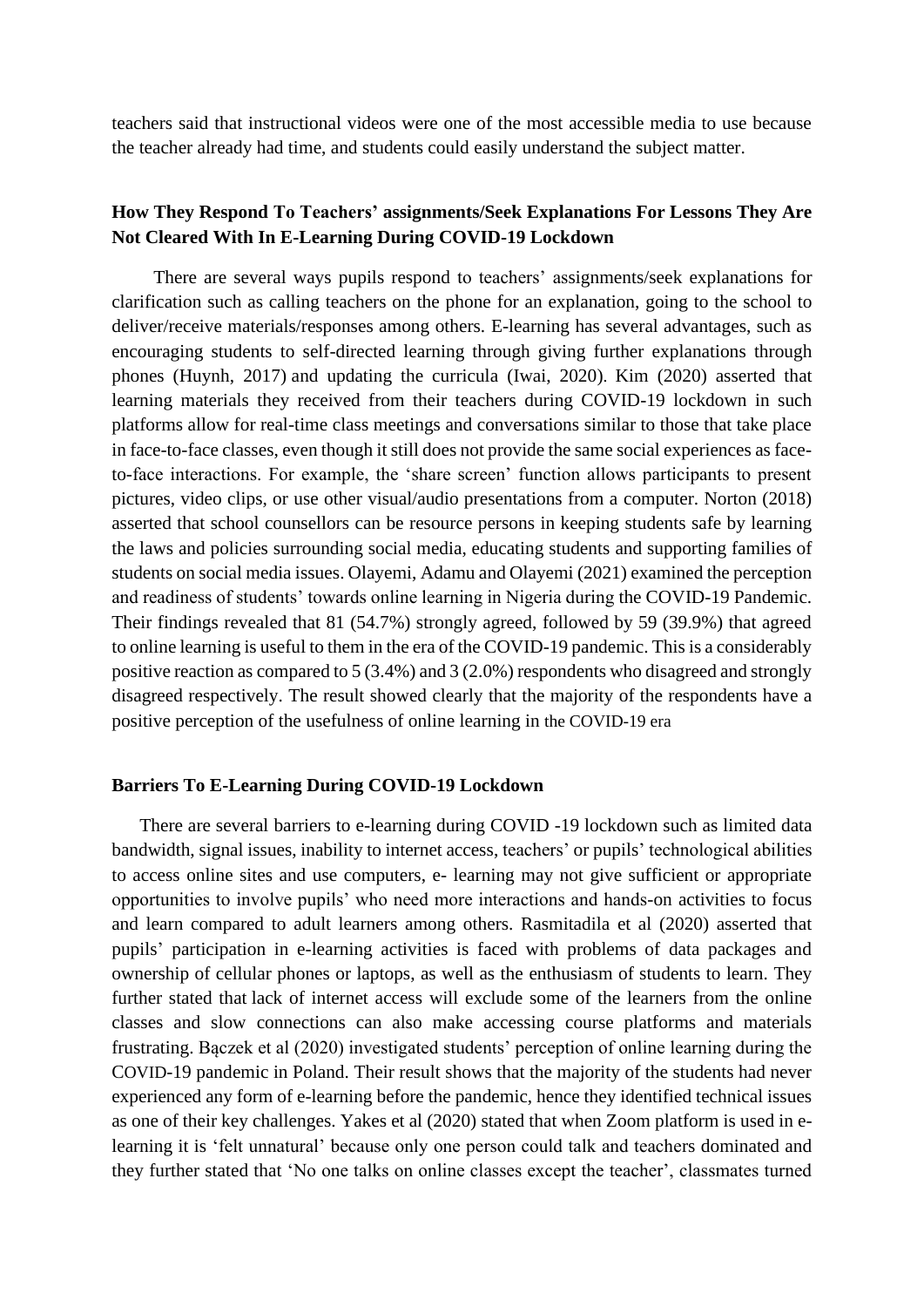off videos and microphones and didn't participate: 'people tended to not speak (be muted) or show their faces, therefore, it was hard to communicate or interact with them, and some students simply did not attend. Similarly, Coman et al (2020) asserted that students feel isolated because of the lack of interaction, especially with teachers, because they spend more time inside, in front of the computer, and because of the pandemic, which forced people to socially distance themselves from other people. Wedenoja (2020) asserted that these limitations are more evident in pupils' who may not have online access or who have had limited experience with online learning tools, such as computers. According to Schroeder and Kelley (2010); Youn et al. (2012), an additional limitation to consider is that pupils' e- learning, as well as online access, requires adult supervision and, therefore, adult availability and involvement. Kim (2020) stated that pupils may not have the technology skills necessary for e- learning tasks, such as typing responses into a chat screen or sharing flyers with written information, elearning may not give sufficient or appropriate opportunities to involve pupils who need more interactions and hands-on activities to focus and learn compared to adult learners. Kim (2020) opined that e- learning may not give sufficient or appropriate opportunities to involve young children who need more interactions and hands-on activities to focus and learn compared to adult learners. In addition, Yates et al(2020) examined high school students' experience of elearning during COVID-19.Their finding reveals that the students who spent less time studying at home, 66% felt they learned less at home than they would at school, whereas of the students who spent more time studying at home, 35% felt they learned more. This outcome is in line with World Bank (2020) regarding COVID-19 pandemic, who aptly pointed out that most pupils will have great difficulty accessing online learning, especially those staying in rural areas, having poor internet access and are subject to other disadvantages. However, Pujazon-Zazik and Park (2010) asserted that the hazards of online social activity include attracting unwanted attention from cyberbullies.

#### **Methodology**

 The study used a descriptive survey research design. A self-constructed questionnaire was the instrument for data collection. The questionnaire was constructed after consultation of related literature to ensure that relevant items were included in it. Before the administration of the questionnaire, face validity was carried out to test the validity of the questions. The questionnaire was given to experts in the Department of Library and Information Science, Ambrose Alli University, Ekpoma, who validated, resolved defects and modified the questionnaire. The population of the study comprised of all pupils in Delta State, Nigeria who participated in e-learning to meet up with the third curriculum and eventually used for promotion for the next class. The researchers used the purposive sampling technique in selecting a sample for the study because of easy accessibility to respondents and schools that participated for e-learning during the lockdown. Data were collected through the use of a selfconstructed questionnaire entitled: "Pupils Experience With E-Learning During Covid- 19 Lockdown Questionnaire (PEELDC19LQ). To ensure that the structured questionnaire was reliable, a pilot study was conducted using 35 teenagers in Day secondary school in Federal Government College Lagos, Ijanikin-Lagos State, Nigeria. The results of the reliability test using Cronbach's alpha reliability coefficient was 0.89. This means that the instrument is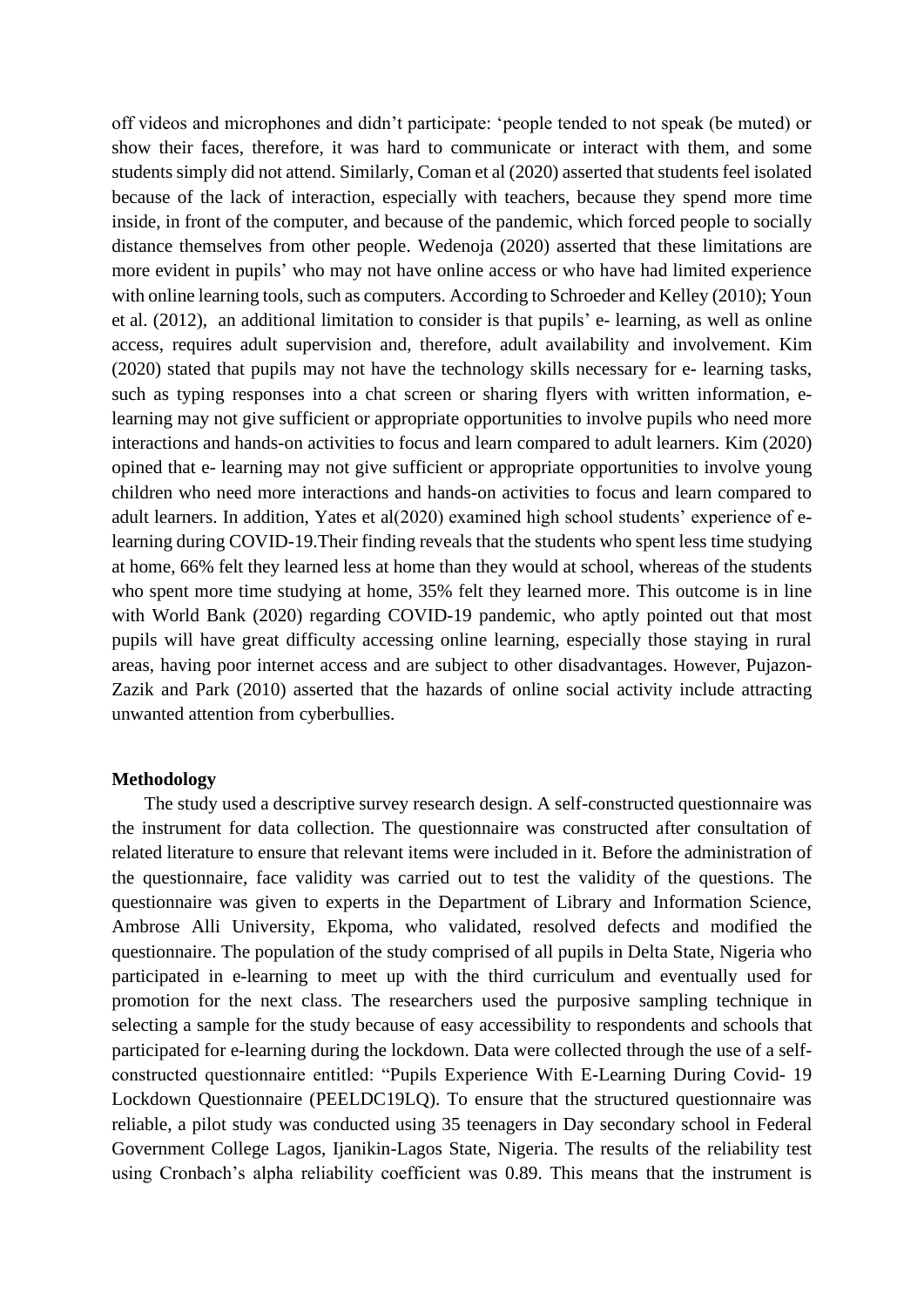reliable since the test result is above the acceptance point of 0.50. The questionnaire was made up of two sections. The first section focused on the demographic information of respondents while the second section on pupils experience with e-learning during COVID-19 lockdown consisting of five items– (i)the media which pupils used to participate ,(ii) who owned the garget pupils used to participate, (iii)learning resources in which pupils received from their teachers, (iv) formats of materials/ resources/presentations pupils received from their teachers,(v) how does pupils respond to teachers' assignments/seek an explanation for points they are not cleared with and (v)barriers to encountered by pupils during e-learning. The questionnaire was administered face to face to pupils in Delta State with the support of six research assistants who were trained on how to distribute the questionnaires to the respondents. Out of the 750 copies of the questionnaire distributed to pupils in Delta State, 703 usable copies (that is, a response rate of 93%.). According to Richardson (2005), a response rate of 60% or more is desirable and, adequate for survey research. Therefore, the response rate of 93% was considered very adequate for the study. The data c ollected were analysed using percentages and presented in tables.

#### **Results and discussion**

 Table 1 reveals the schools of the respondents used in this study. International Unity School Edjeba attracted the highest with 167 (23.7%) respondents. This is a reflection of the fact that e-learning during the pandemic was used to assess pupils/students for promotion to the next class. This is followed by Mother of Redeemer Catholic School, Effurun-130(18.4%). The table reveals the schools that participated in e-learning during COVID 19.

| S/N | Name of school             | Local       | Classes        | <b>Frequency</b> | Percentage |
|-----|----------------------------|-------------|----------------|------------------|------------|
|     |                            | Government  |                |                  |            |
|     |                            | Area        |                |                  |            |
| 1.  | International<br>Unity     | Warri South | Primary $4=21$ | 167              | 23.7       |
|     | School Edjeba              |             | $SS1=86$       |                  |            |
|     |                            |             | $SS2=60$       |                  |            |
| 2.  | Edjeba<br>School<br>Estate | Warri South | Primary $5=20$ | 58               | 8.2        |
|     | Edjeba.                    |             | Primary $4=18$ |                  |            |
|     |                            |             | Primary $3=20$ |                  |            |
| 3.  | Alvina<br>High<br>School   | Uvwie       | Primary $4=20$ | 69               | 9.81       |
|     | Effurun,                   |             | $SS1=16$       |                  |            |
|     |                            |             | $SS2=15$       |                  |            |
|     |                            |             | $SS3=18$       |                  |            |
| 4.  | Mother<br>of<br>Redeemer   | Uvwie       | $SS1=60$       | 130              | 18.4       |
|     | Catholic School, Effurun.  |             | $SS2=50$       |                  |            |
|     |                            |             | $SS3 = 20$     |                  |            |
| 5.  | Nehemiah<br>International  | Okpe        | $SS1=43$       | 103              | 14.6       |
|     | School Okuokoko            |             | $SS2=29$       |                  |            |
|     |                            |             | $SS3=31$       |                  |            |

#### **Table 1: Schools of Respondents.**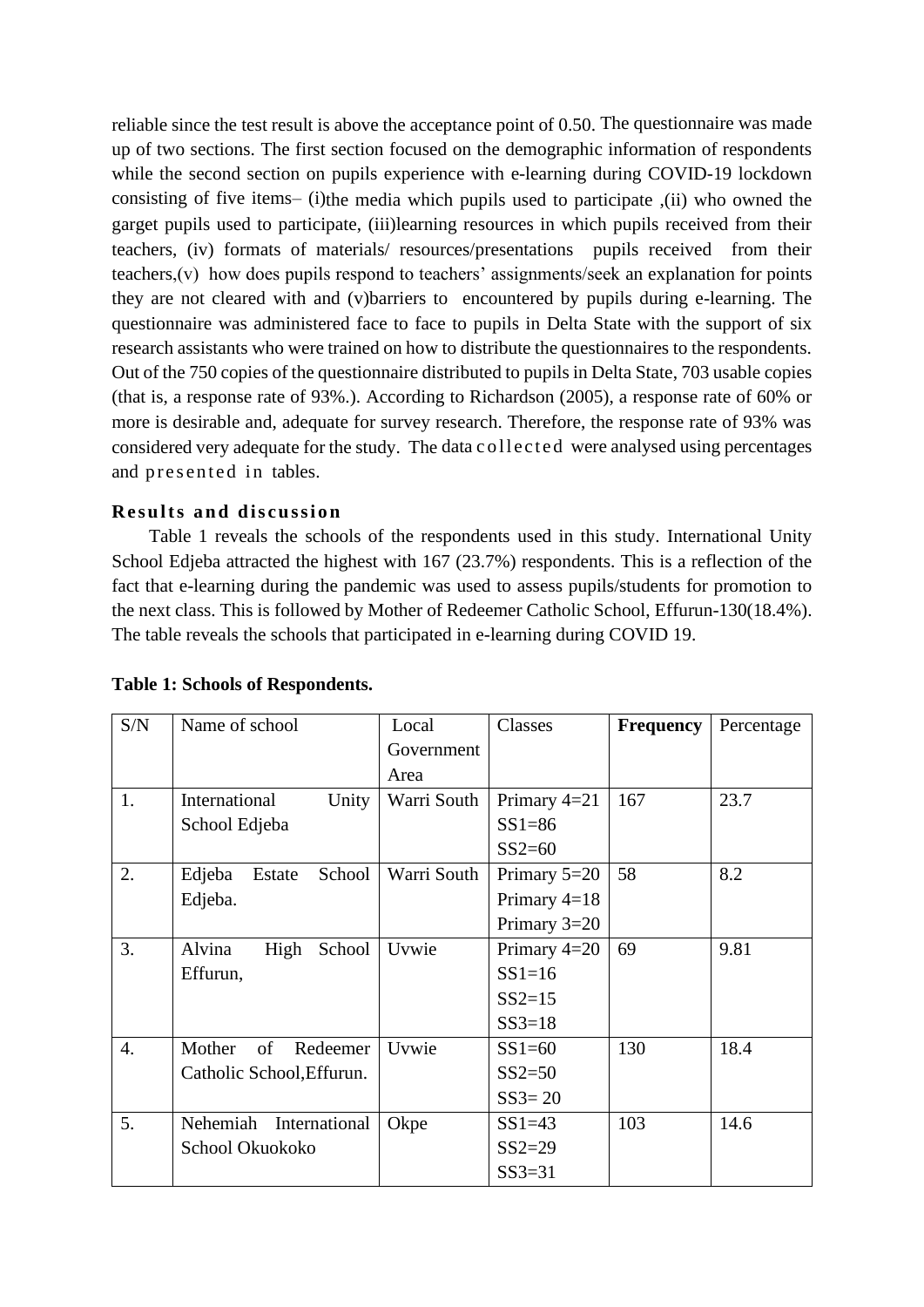| 6.           | James Welch Grammar     | Isoko South | $SS1=38$   | 76  | 10.8 |
|--------------|-------------------------|-------------|------------|-----|------|
|              | School, Emevor          |             | $SS2=23$   |     |      |
|              |                         |             | $SS3=15$   |     |      |
| 7.           | Girls<br>St.<br>Theresa | Ughelli     | $JSS$ 3=20 | 100 | 14.2 |
|              | Grammar School Ughelli  | South       | $JSS3=30$  |     |      |
|              |                         |             | $SS1=20$   |     |      |
|              |                         |             | $SS2=30$   |     |      |
| <b>Total</b> |                         |             |            | 703 | 100  |

**Table 2: Media used by Pupils for participation in e-learning**

| Media used for e-learning | <b>Frequency</b> | <b>Percentage</b> |
|---------------------------|------------------|-------------------|
| WhatsApp                  | 595              | 84.6              |
| Zoom                      | 3                | 0.42              |
| Edmodos                   | 36               | 5.12              |
| <b>Alvinas VLE</b>        | 69               | 9.81              |
| <b>Total</b>              | 703              | 100               |

Table 2, shows that the majority of the respondents used WhatsApp for participation in elearning during the pandemic period with 595(84.6%) and followed by Alvinas with 69(9.81%). It could deduce that WhatsApp was dominated by schools in e-learning participation.

## **Table 3: Ownership of phone used for participation**

| <b>Ownership of phone</b> | <b>Frequency</b> | <b>Percentage</b> |
|---------------------------|------------------|-------------------|
| used for e-learning       |                  |                   |
| Father's phone            | 103              | 14.6              |
| Mother's Phone            | 404              | 57.4              |
| Relative's phone          | 37               | 5.5               |
| Friends/neighbour(s)      | 30               | 4.26              |
| Phone                     |                  |                   |
| My own                    | 129              | 18.34             |
| <b>Total</b>              | 703              | 100               |

Table 3, reveals that pupils used their mother's phone for participation during e-learning which attracted 404(57.4) and followed by 129(18.43%). It could be deduced that mothers have compassionate with their phones unlike with fathers.

## **Table 4: Learning Materials/Resources in which pupils received from their teachers for e- Learning**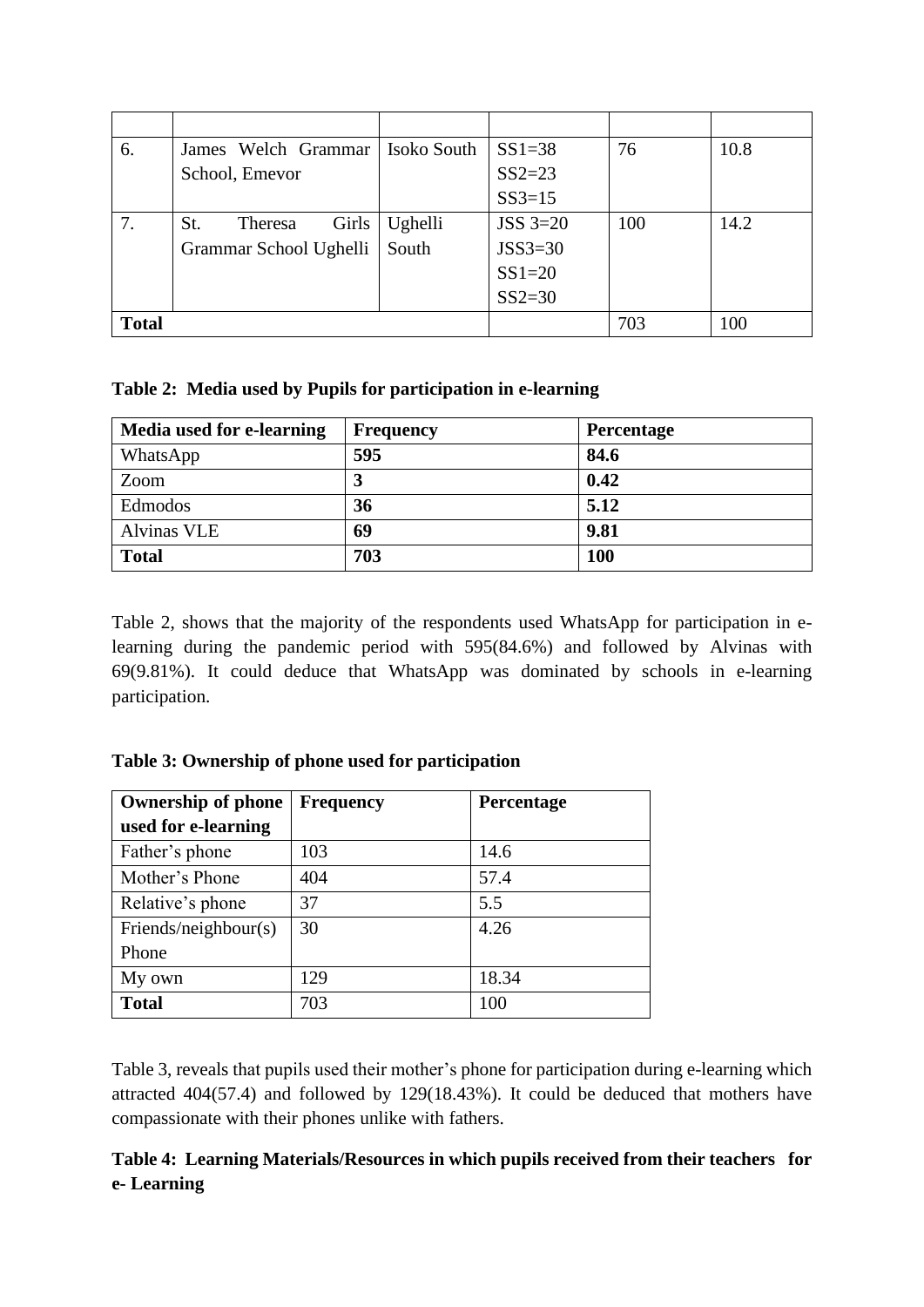| Materials pupils received from teachers for Frequency |     | Percentage |
|-------------------------------------------------------|-----|------------|
| e-learning                                            |     |            |
| Timetable                                             | 43  | 6.11       |
| Recorded audio/voice lectures                         | 223 | 31.72      |
| Recorded video lectures                               | 658 | 93.59      |
| Assignments                                           | 500 | 71.12      |
| Corrections                                           | 200 | 28.44      |

Table 4, shows that recorded video lectures attracted the highest responses of 658(93.59%) and followed by assignments with 500 (71.12%). It could be deduced that recorded video lectures could be played several for pupils to understand the lessons taught by teachers.

| Table 5: Formats of materials /resource/presentations |  |
|-------------------------------------------------------|--|
|-------------------------------------------------------|--|

| Formats of materials Pupils     | <b>Frequency</b> |            |
|---------------------------------|------------------|------------|
| received from teachers during   |                  | Percentage |
| e-learning                      |                  |            |
| Recorded voice teaching         | 223              | 31.7       |
| Recorded video teaching         | 658              | 93.5       |
| written<br>Teachers'            | 440              | 62.5       |
| notes/assignments               |                  |            |
| Typed lecture notes/assignments | 560              | 79.6       |
| Plain social media texts        | 200              | 28.4       |
| Pictorial/images                | 180              | 25.60      |

Table 5, shows that recorded video teaching and typed lecture notes/ assignments were mostly received by pupils from teachers. It could be said that teachers sent recorded video teaching to pupils WhatsApp platform.

| Table 6: Respond to teachers' assignments/ seeks further explanation from teachers. |  |  |
|-------------------------------------------------------------------------------------|--|--|
|                                                                                     |  |  |

| Respond to the         | <b>Frequency</b> | <b>Percentage</b> |
|------------------------|------------------|-------------------|
| teacher's assignments/ |                  |                   |
| further explanation    |                  |                   |
| from teachers          |                  |                   |
| worked<br>Posting      | 300              | 42.6              |
| assignments<br>to      |                  |                   |
| teachers' personal,    |                  |                   |
| social media account   |                  |                   |
| who then marked and    |                  |                   |
| provided feedback      |                  |                   |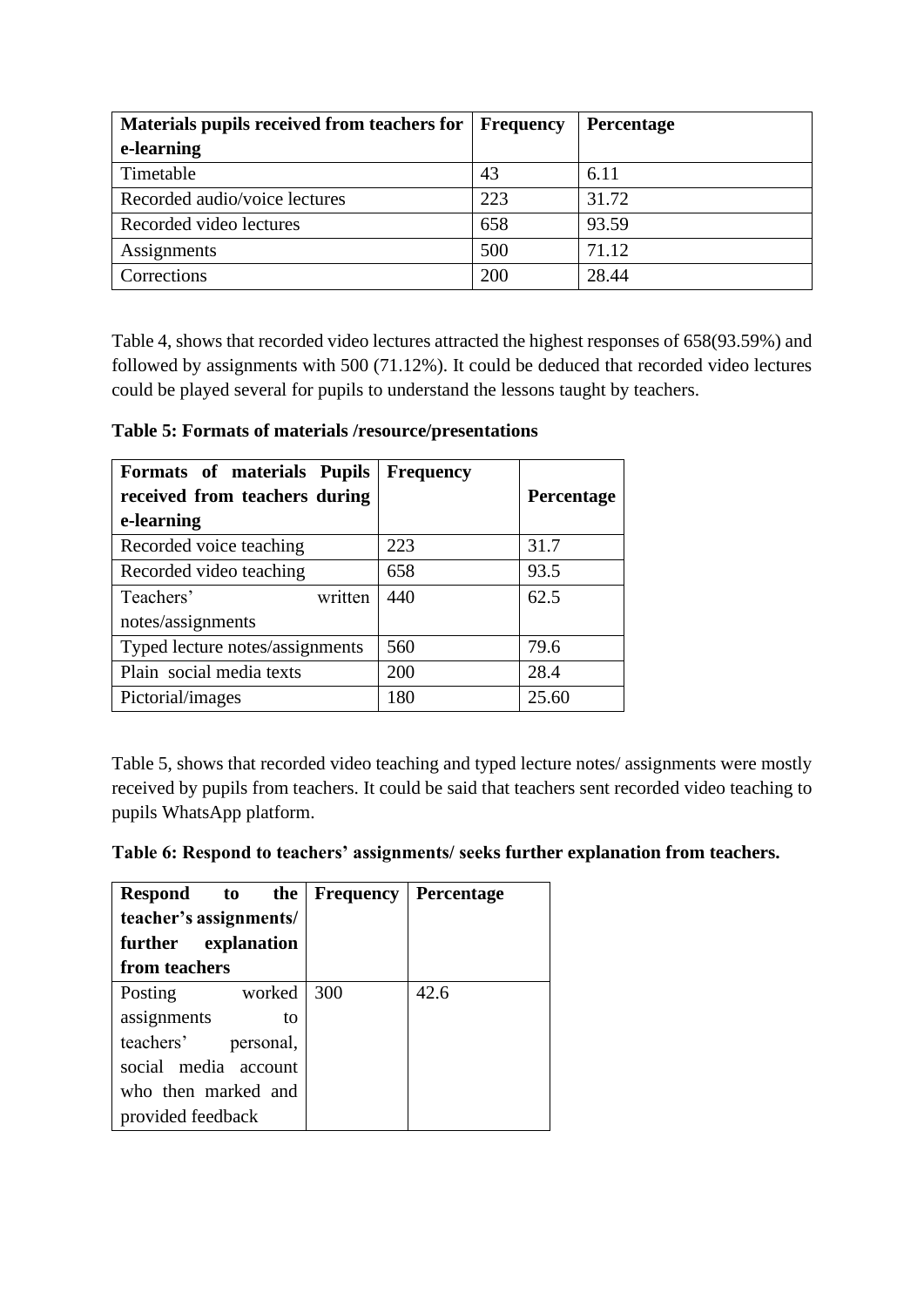| Calling teachers on the | 450 | 64   |
|-------------------------|-----|------|
| phone<br>for<br>an      |     |      |
| explanation             |     |      |
| Going to the school to  | 550 | 78.2 |
| deliver<br>receive      |     |      |
| materials/responses     |     |      |
| Asking questions on the | 350 | 49.7 |
| e-learning website      |     |      |

Table 6, shows that going to school to deliver receive materials attracted the highest response rate of 550 (78.2%) and followed by calling teachers on the phone for an explanation 450(64%). It could be said that e-learning in Nigeria is still in the embryo stage unlike the developed countries where submission of assignments to teachers is done online.

## **Table 7: Problems Pupils encountered with e-learning**

| <b>Problems</b><br>pupils   | <b>Frequency</b> | Percentage |
|-----------------------------|------------------|------------|
| with<br>encountered<br>$e-$ |                  |            |
| learning                    |                  |            |
| Not always having access    | 50               | 7.1        |
| to the phone for the e-     |                  |            |
| learning                    |                  |            |
| Not having data most        |                  | 5.6        |
| times to access e-learning  | 40               |            |
| platform                    |                  |            |
| Lack of software<br>to      | 100              | 14.22      |
| download<br>learning        |                  |            |
| materials                   |                  |            |
| High cost of data           | 665              | 94.5       |
| Slow internet signal        | 680              | 96.7       |
| The<br>exercise<br>not      | 500              | 71.1       |
| interactive                 |                  |            |
| Some of the materials       | 300              | 42.6       |
| deployed were clear         |                  |            |
| Occasional unavailability   | 400              | 56.8       |
| of internet signal          |                  |            |

Table 7, shows that slow internet signals and high cost of data had the highest and higher response rates.It could be deduced that slow internet signals and high cost of data have been bottlenecks affecting e-learning during pandemic.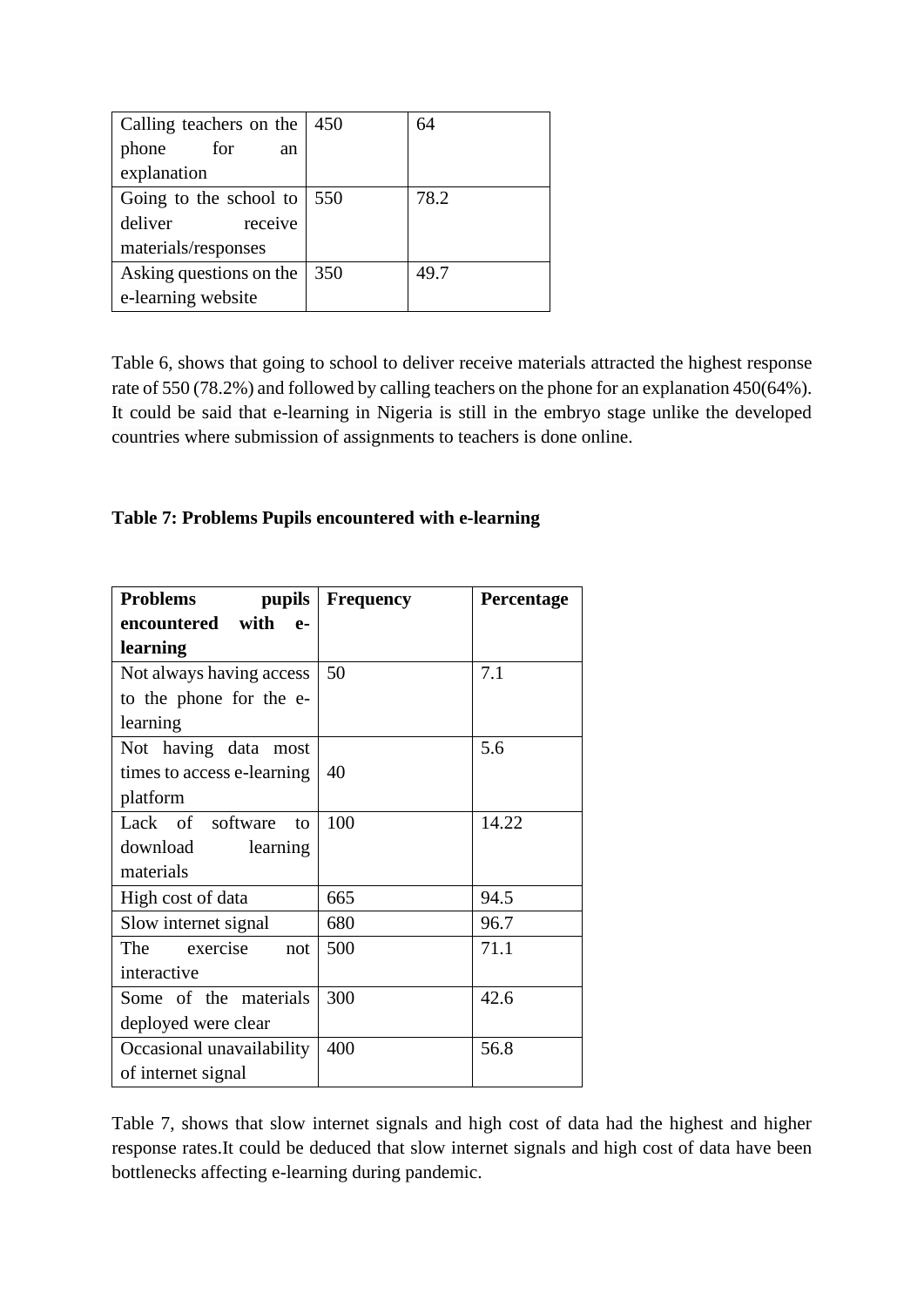#### **Discussion of findings**

 In this survey, the researchers have resorted to the use of schools in Delta State that participated in e-learning during COVID-19.The researchers used the purposive sampling technique in selecting the sample for the study because of easy accessibility to respondents and schools that participated in e-learning during the lockdown. The findings revealed that International Unity School Edjeba attracted the highest, followed by Mother of Redeemer Catholic School, Effurun-130. This is in line with Goh and Sandars (2020) who pointed out that educators worldwide, being deeply involved in the current tremendous shift towards elearning, have to adapt to the current major educational challenges.

The study has revealed that the majority of the respondents used WhatsApp for participation in e-learning during the pandemic period and followed by Alvinas VLE. This is supported by Fontanillas, Carbonell, Catasus (2016) who asserted that the use of technological tools such as a Webinar, WhatsApp, Zoom, Google among others will enable schools to establish the active process of e-learning. A majority of the pupils used their mother's phone for participation during e-learning and a larger number of respondents have their personal phones this is in line with Kearney et al. (2012) who asserted that students were using mobile devices such as smartphones, tablets and laptops for learning which provides three pedagogical characteristics that influence learners' experiences when using such devices: personalisation, authenticity and collaboration. The findings also revealed that recorded video lectures had the highest response rate. Rasmitadila et al (2020) asserted that some teachers said that instructional videos were one of the most accessible media to use because the teacher already had time, and students could easily understand the subject matter.

The findings revealed that recorded video teaching and typed lecture notes/ assignments were mostly received by pupils from teachers. This is in line with Kim (2020) who asserted that they are different functions and tools of many video communication platforms which children can benefit from e-learning when teachers use them appropriately. The study shows that going to school to deliver receive materials attracted the highest response rate followed by calling teachers on the phone for an explanation. The findings show that the slow internet signals attracted the highest response rate followed by the high cost of data. Yates et al (2020) stated that when Zoom platform is used in e-learning it is 'felt unnatural' because only one person could talk and teachers dominated and they further stated that 'No one talks in online classes except the teacher', classmates turned off videos and microphones and didn't participate: 'people tended to not speak (be muted) or show their faces, therefore, it was hard to communicate or interact with them', and some students simply did not attend.

#### **Conclusion**

Based on the findings of this study, it is concluded that the International Unity School Edjeba, Edjeba Estate School Edjeba, Alvina High School Effurun, Mother of Redeemer Catholic School, Effurun, Nehemiah International School Okuokoko, James Welch Grammar School, Emevor and St. Theresa Girls Grammar School Ughelli in Delta State participated in e-learning during COVID-19 lockdown to keep pupils in continues learning while at home. WhatsApp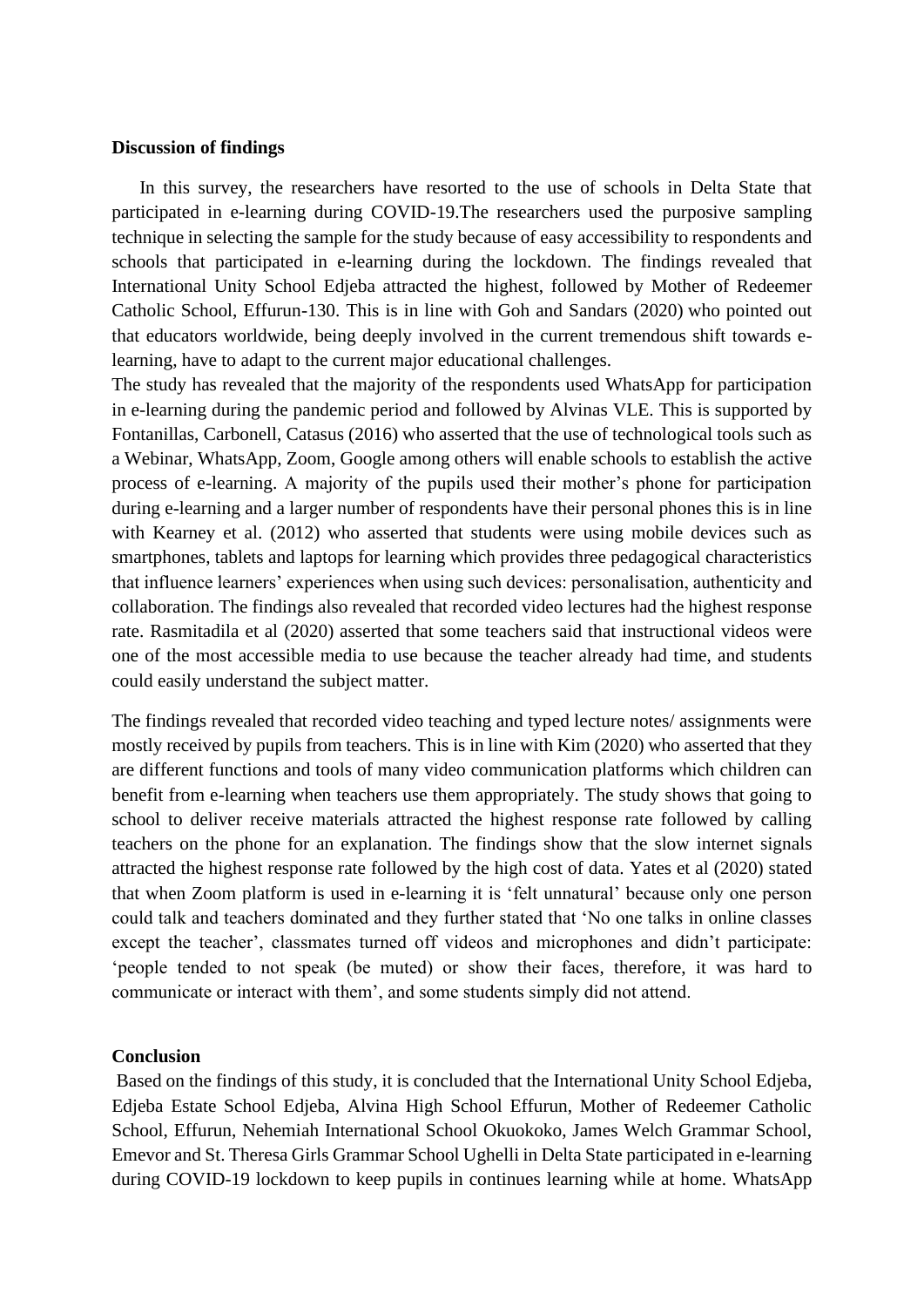was dominated by schools for e-learning, the majority of participants used their Mother's phones, video lectures were mostly used so that participants can learn at their free time, pupils were going to school submit received materials to their teachers for assessment. The purpose of this study is to enable schools that participated in e-learning to know how to improve on elearning in case of subsequent occurrence.

## **Recommendations**

Based on the findings of the study, the following recommendations are made:

- 1. The study has revealed e-learning is essential when there is locked down, for continuous teaching and learning process. Since the respondents had issues with slow internet signals the Federal government of Nigeria should ensure that they liaise with organisations in charge of various networks on how to ensure that they boast their signal transmission and how to reduce tariffs during the lockdown era.
- 2. Further research should be conducted on Pupils' experience in e-learning during COVID -19 in the South-West region, Nigeria.
- 3. Schools in Delta State should increase the extent to which they collaborate on e-learning platform.

## References

Anderson, H. (2011). *How to increase student retention and success: A systematic, evidenceinformed approach*. Ako Aotearoa. Available at: https://ako.ac.nz/assets/Knowledgecentre/good-practice-publications/good-practice-guide-how-to-increase-student-retentionand-success.pdf

Asoro,O.B., & Osunade, O. (2020) Attitude of Nigerian Students to Online Learning During the COVID-19 Pandemic. Available at https://elearnmag.acm.org.

Bączek, M., Zagańczyk-Bączek, M., Szpringer, M., Jaroszyński, A., & Wożakowska-Kapłon, B. (2020). Students' perception of online learning during the COVID-19 pandemic: a survey study of Polish medical students. *Research Square,* 1-14.

Coman,C., Tîru, L.G., Mesesan-Schmitz, L., Stanciu,C., & Bularca, M.C. (2020). "[Online](https://ideas.repec.org/a/gam/jsusta/v12y2020i24p10367-d460544.html)  [Teaching and Learning in Higher Education during the Coronavirus Pandemic: Students'](https://ideas.repec.org/a/gam/jsusta/v12y2020i24p10367-d460544.html)  [Perspective,](https://ideas.repec.org/a/gam/jsusta/v12y2020i24p10367-d460544.html)" [Sustainability,](https://ideas.repec.org/s/gam/jsusta.html) MDPI, *Open Access Journal,* 12 (24), 1-24.

Chea, S., Kieng, S., Leng, P., & Water, T. (2020). Pedagogy of online learning in Cambodia: Revisiting ideas of connection, engagement, attendance, and assessment. *AVI Policy Brief*, *2020*(19), 1-9.

Fontanillas, T.R., Carbonell, M.R., & Catasús,M.G.(2016). E-assessment process: giving a voice to online learners. *International Journal of Educational Technology in Higher Education,* 13(20), 1-14.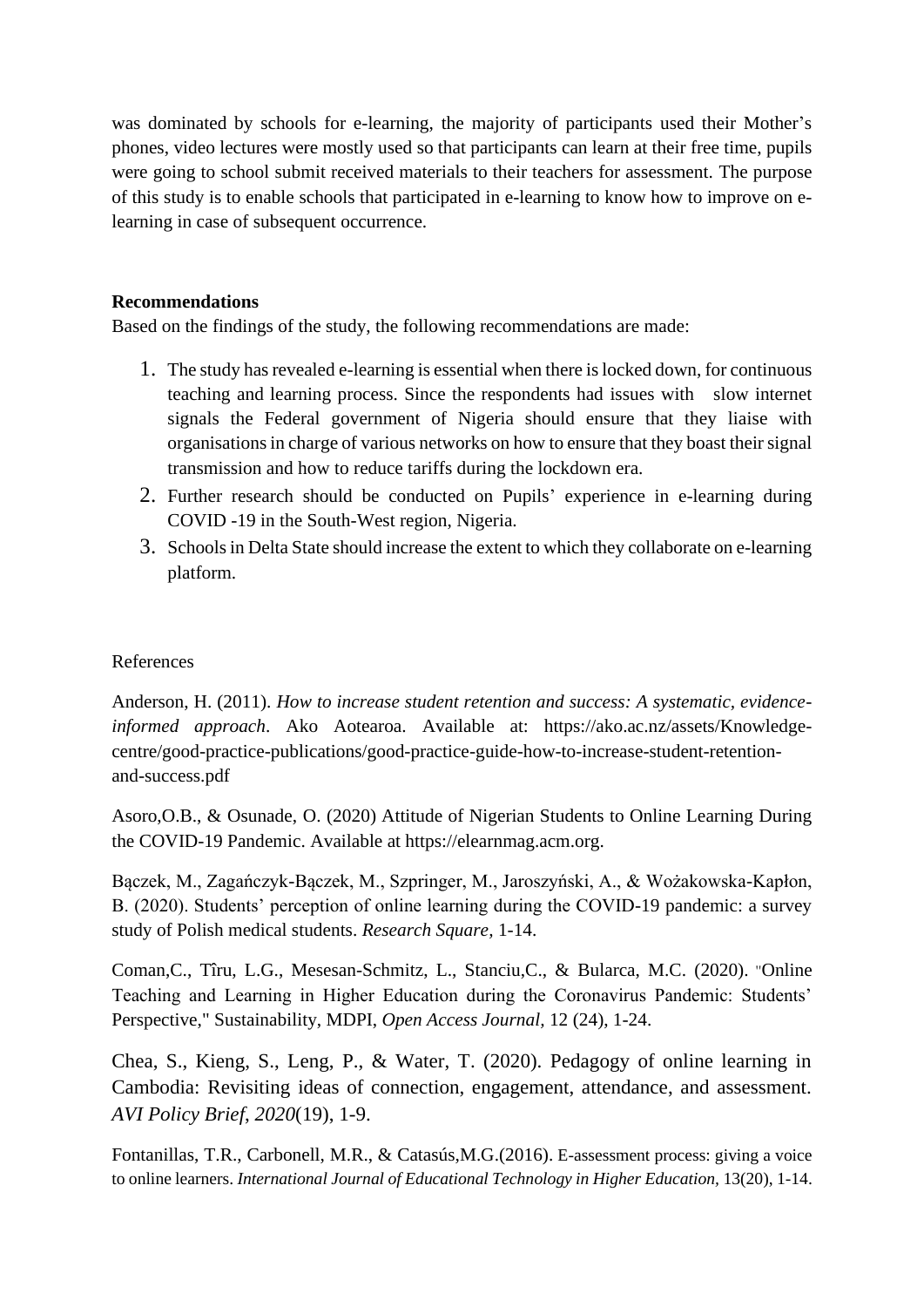Goh P.S.(2016). E-Learning or technology enhanced learning in medical education—hope, not hype. *Med Teach,* 38 (9):957–958.

Goh PS, Sandars J. A (2020) vision of the use of technology in medical education after the COVID-19 pandemic. *Med Ed*; 12: 25-29.

Hodges, C., Moore, S., Lockee, B., Trust, T., & Bond, A. (2020). The difference between emergency remote teaching and online learning. *Educause Review.* Available at: https://www.er.educause.edu/articles/2020/3/the-difference-between-emergency-remoteteaching-and-online-learning

Hrastinski, S. (2008). Asynchronous and synchronous e-learning. *Educause Quarterly,* 4. Available at :https ://www.er.educa use.edu/artic les/2008/11/async hrono us-and-synch ronou selea rning .

Huynh, R. (2017).The role of e-learning in medical education. *Acad Med*, 92 (4), 430–456.

Iwai, Y. (2020) 'Online Learning during the COVID-19 Pandemic: What do we gain and what do we lose when classrooms go virtual? *Scientific American*. Available at: [https://www.blogs.scientificamerican.com/observations/online-learning-during-the-covid-](https://www.blogs.scientificamerican.com/observations/online-learning-during-the-covid-19-pandemic/)[19-pandemic/](https://www.blogs.scientificamerican.com/observations/online-learning-during-the-covid-19-pandemic/)

Johns Hopkins University (2020). ["Coronavirus](https://coronavirus.jhu.edu/map.html) Resource Center". The Center for Systems Science and Engineering. Available at:https://www.coronavirus.jhu.edu.

Khan, M.A., Kamal ,T., Illiyan , A & Asif ,M (2021).School Students' Perception and Challenges towards Online Classes during COVID-19 Pandemic in India: An Econometric Analysis. https://www.mdpi.com/journal/sustainability

Kharve, D., & Gogia, A. (2016). E-learning: Student's perception in developing countries like India. *Advances in Computer Science and Information Technology,* 3(5), 389-395.

Kearney, M., Schuck, S., Burden, K., & Aubusson, P. (2012). Viewing mobile learning from a pedagogical perspective. *Research in Learning Technology*, *20*(1), 14406. Available at: https://www.doi.org/10.3402/rlt.v20i0.14406

Kim.J (2020). Learning and Teaching Online During Covid-19: Experiences of Student Teachers in an Early Childhood Education Practicum. *International Journal of Early Childhood ,52*:145–158.

Muthuprasad .T, Aiswarya .S , Aditya.K.S , Girish K. Jha. G.K(2021) Students' perception and preference for online education in India during COVID -19 pandemic. *Social Sciences & Humanities Open.* Available at :https://doi.org/10.1016/j.ssaho.2020.100101

Norton, E.A. (2018). Positive and Negative Outcomes of Social Media Use in Adolescents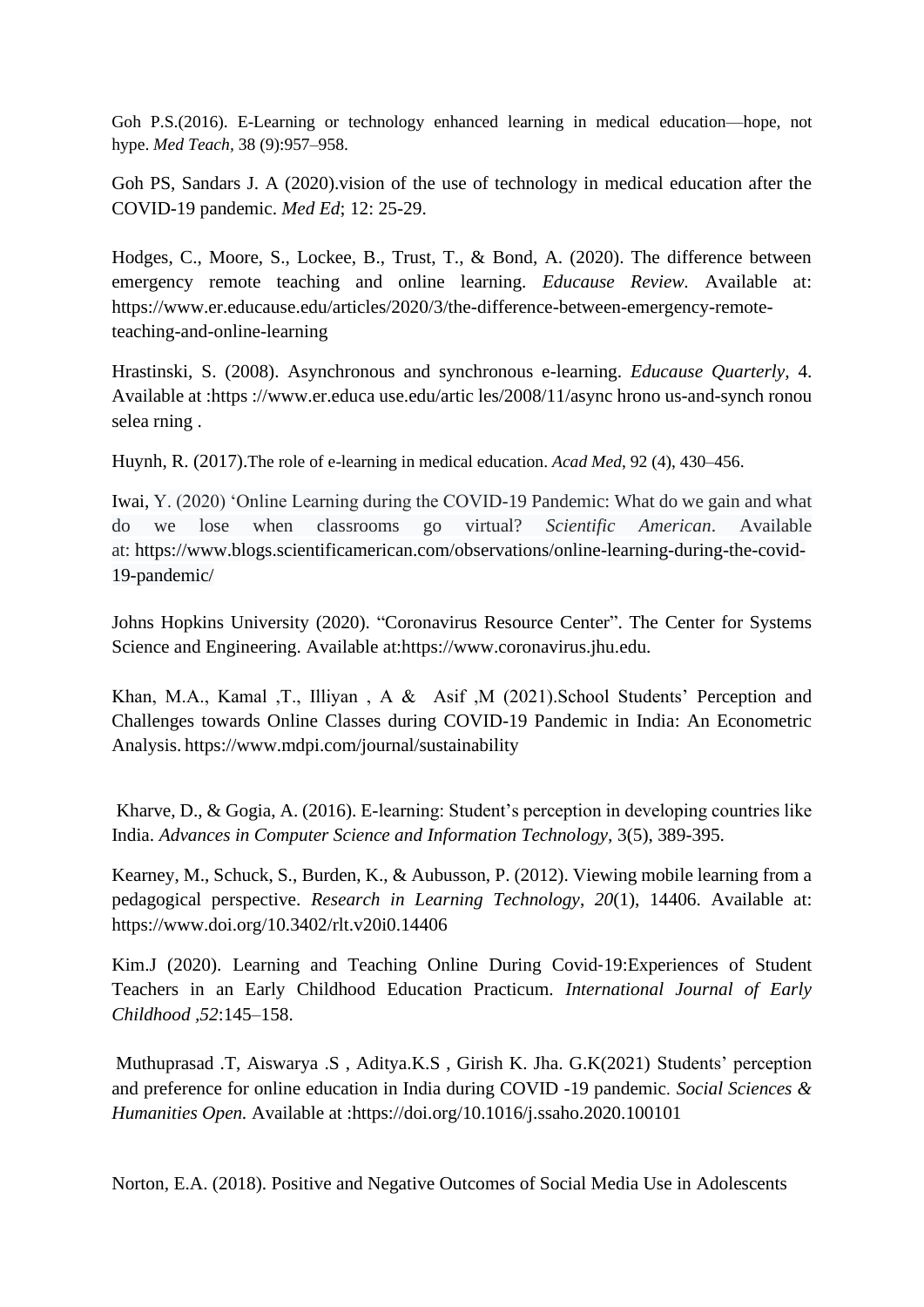A Capstone Project submitted in partial fulfilment of the requirements for the Master of Science Degree in Counsellor Education at Winona State University Spring. Available at: *[https://www.openriver.winona.edu.](https://www.openriver.winona.edu/)*

Olayemi,O.M., Adamu,H., Olayemi,J.K.(2021). Perception and Readiness of Students' Towards Online Learning in Nigeria During Covid-19 Pandemic. *Library Philosophy and Practice (e-journal). 5051. https://digitalcommons.unl.edu/libphilprac/5051*

Okonjo-Iweala, N. (2020). Finding a Vaccine Is Only the First Step No One Will Be Safe Until the Whole World Is Safe. Available at: https://www.foreignaffairs.com.

Pujazon-Zazik, M. & Park, M. J. (2010).To tweet, or not to tweet: Gender differences and potential positive and negative health outcomes of adolescents' social internet use. *American Journal of Men's Health*, 4(1), 77-85.

Richardson, J.T.E (2005). Instruments for obtaining students feedback: a review of the literature. *Assessment and Evaluation in Higher Education 30* (4) 387-415.

Rasmitadila., Aliyyah,R.R., Rachmadtullah,R., Samsudin,A., Syaodih,E., Nurtanto,M., Tambunan,A.R.S. (2020).The Perceptions of Primary School Teachers of Online Learning during the COVID-19 Pandemic Period: A Case Study in Indonesia. *Journal of Ethnic and Cultural Studies, 7 (2), 90-109.*

Schroeder, V. M., & Kelley, M. L. (2010). Family environment and parent-child relationships as related to executive functioning in children. *Early Child Development and Care, 180*(1), 1285–1298.

Selwyn, N., Nemorin, S., Bulfin, S., & Johnson, N. (2017). Left to their own devices: The everyday realities of one-to-one classrooms. *Oxford Review of Education*, *43*(3), 289–310.

Singh, V., & Thurman, A. (2019). How many ways can we define online learning? A systematic literature review of definitions of online learning (1988–2018). *American Journal of Distance Education,33*(4), 289–306.

Starkey, L. (2020). A review of research exploring teacher preparation for the digital age. *Cambridge Journal of Education*, *50*(1), 37–50. Available at: <https://www.doi.org/10.1080/0305764X.2019.1625867>

Wedenoja, L. (2020). What to expect when you weren't expecting online classes*. Rockefeller Institute of Government*. Available at : https://www.rocki nst.org/blog/what-to-expec t-whenyou-weren t-expec ting-onlin e-class es

Wikipedia(2020). [Category:Populated places in Delta State.](https://en.wikipedia.org/wiki/Category:Populated_places_in_Delta_State) Available at [http:.//www.en.wikipedia.org.](https://en.wikipedia.org/wiki/Category:Populated_places_in_Delta_State)